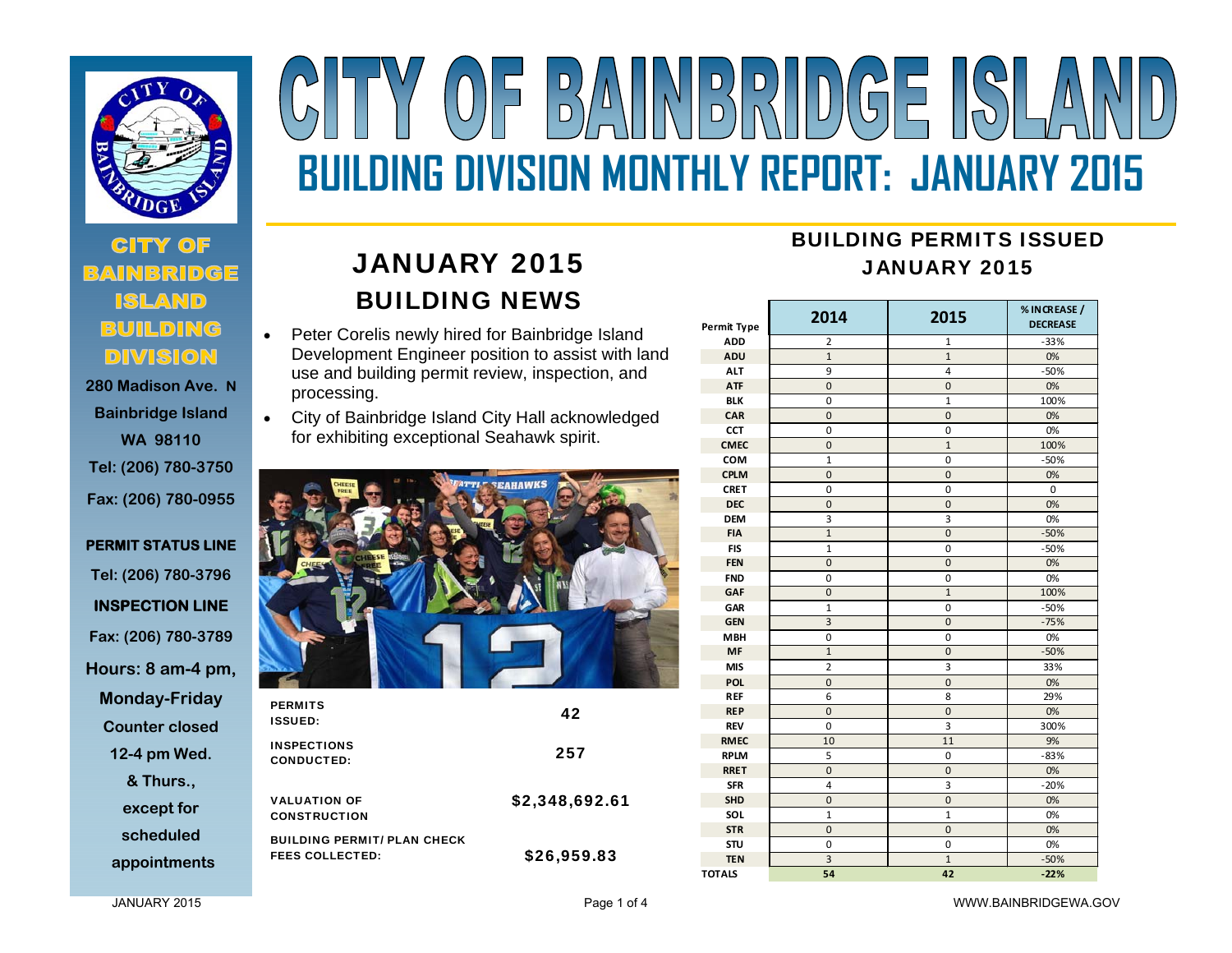### **Permits IssuedIssued Dates: 01/01/2015-01/31/2015**

| <b>Permit Type</b>                      | <b>Permit Number</b> | Applicant                                          | <b>Project Description</b>                                                                              | <b>Project Address</b>            | Date Issued | Valuation    |
|-----------------------------------------|----------------------|----------------------------------------------------|---------------------------------------------------------------------------------------------------------|-----------------------------------|-------------|--------------|
| Addition                                | <b>BLD20477</b>      | SPARKS, Mark & Cindy                               | Adding 2-500 sq. ft. rooms 1 for a new Master<br>Bedroom and 1 for a new Family Room.                   | 7029 NE Dolphin Dr 01/16/2015     |             | \$155,510.00 |
| <b>Addition Total: 1</b>                |                      |                                                    |                                                                                                         |                                   |             | \$155,510.00 |
| <b>Accessory Dwelling Unit</b>          | BLD20385             | NEEDHAM SCOTT J &<br><b>CHRISTINE E &amp;</b>      | Building a new 784 sq. ft. ADU.                                                                         | 1557 NE PARK<br><b>VIEW DR</b>    | 01/20/2015  | \$121,919.84 |
| <b>Accessory Dwelling Unit Total: 1</b> |                      |                                                    |                                                                                                         |                                   |             | \$121,919.84 |
| Alteration                              | BLD20489             | <b>GAULIN DANIEL R &amp; REBECCA</b><br>S          | ALL Interior remodel of bath room areas.                                                                | 11746 Penny PI NE 01/08/2015      |             | \$15,000.00  |
| Alteration                              | BLD20551             | LOLLMAN JAMES A & REIKO I                          | Remove existing fireplace, replace windows, replace 1009 Blue Heron<br>bathtub, replace heat pump.      | Ave NE                            | 01/16/2015  |              |
| Alteration                              | BLD20545             | <b>BROWN, STEVE &amp; GRETCHEN</b>                 | Remove Juliet Balc. Replace french doors with new 1771 PARADE<br>Egress Window.                         | <b>GROUNDS AVE NE</b>             | 01/29/2015  | \$3,500.00   |
| Alteration                              | BLD20512             | MOOLENAAR JOHAN & LAURA                            | Remodel existing SFR. Adding 185 sq. ft. to existing 10811 Bill Point Vw<br>deck.                       | <b>NE</b>                         | 01/30/2015  | \$100,000.00 |
| <b>Alteration Total: 4</b>              |                      |                                                    |                                                                                                         |                                   |             | \$118,500.00 |
| <b>Bulkhead</b>                         | BLD20546             | FENWICK, DEBORAH &<br><b>THOMAS</b>                | Replace wood/concrete bulkhead with rock. 105<br>linear feet. Raise existing bulkhead height by 2 feet. | 14549 Henderson                   | 01/21/2015  | \$65,000.00  |
| <b>Bulkhead Total: 1</b>                |                      |                                                    |                                                                                                         |                                   |             | \$65,000.00  |
| <b>Commercial Mechanical</b>            | <b>BLD20576</b>      | PK & REC                                           | BAINBRIDGE IS METROPOLITAN Replace existing HVAC unit on Transmission<br>Building with NEW!             | <b>11299 ARROW</b><br>POINT DR NE | 01/26/2015  |              |
| <b>Commercial Mechanical Total: 1</b>   |                      |                                                    |                                                                                                         |                                   |             | \$0.00       |
| Demolition                              | BLD20534             | Moolenaar, Johan                                   | DEMO OF KITCHEN, 2 BATHROOMS, AND<br><b>CABINETS</b>                                                    | 10811 Bill Point Vw<br><b>NE</b>  | 01/09/2015  |              |
| Demolition                              | BLD20529             | MORFORD RONALD H & ANN M                           | Demolish existing home built in 1945 and attached<br>deck and fill foundation with sand                 | 10695 NE Byron Dr 01/20/2015      |             |              |
| Demolition                              | BLD20563             | <b>WOOD TONI</b>                                   | Demolition of existing manufactured home located at 215 MADRONA<br>Space #7, 215 Madrona Way NE         | WAY NE                            | 01/21/2015  |              |
| <b>Demolition Total: 3</b>              |                      |                                                    |                                                                                                         |                                   |             | \$0.00       |
| Grading and Fill                        | BLD20311             | <b>MURDOCK R W &amp; JUDITH</b><br><b>TRUSTEES</b> | Expand existing parking lot. Grade & Fill of approx.<br>250 cy.                                         | 8500 NE DAY RD E 01/23/2015       |             |              |
| <b>Grading and Fill Total: 1</b>        |                      |                                                    |                                                                                                         |                                   |             | \$0.00       |
| Miscellaneous                           | BLD20424             | FARWELL JEAN FENN TRUSTEE                          | Remove & replace 1,100 SQ. FT. boathouse in the<br>same footprint.                                      | 14988 SIVERTSON<br>RD NE          | 01/07/2015  | \$35,000.00  |
| Miscellaneous                           | BLD20419             | <b>CONLEY A BERNARD &amp; ANN L</b>                | Marine Rail on Beach                                                                                    | 3080 POINT WHITE<br>DR NE         | 01/27/2015  | \$14,000.00  |
| Miscellaneous                           | BLD20253             | PARKER PAUL T                                      | Installing new 102 foot cable lift from top of bank to<br>beach.                                        | 6542 NE MONTE<br><b>VISTA DR</b>  | 01/29/2015  | \$83,900.00  |
| <b>Miscellaneous Total: 3</b>           |                      |                                                    |                                                                                                         |                                   |             | \$132,900.00 |
| Re-Roof                                 | <b>BLD20528</b>      | SMITH JOHN & NANCY TRUST                           | Reroof of approx. 41 squares.                                                                           | 9591 Battle Point Dr<br><b>NE</b> | 01/06/2015  | \$4,510.00   |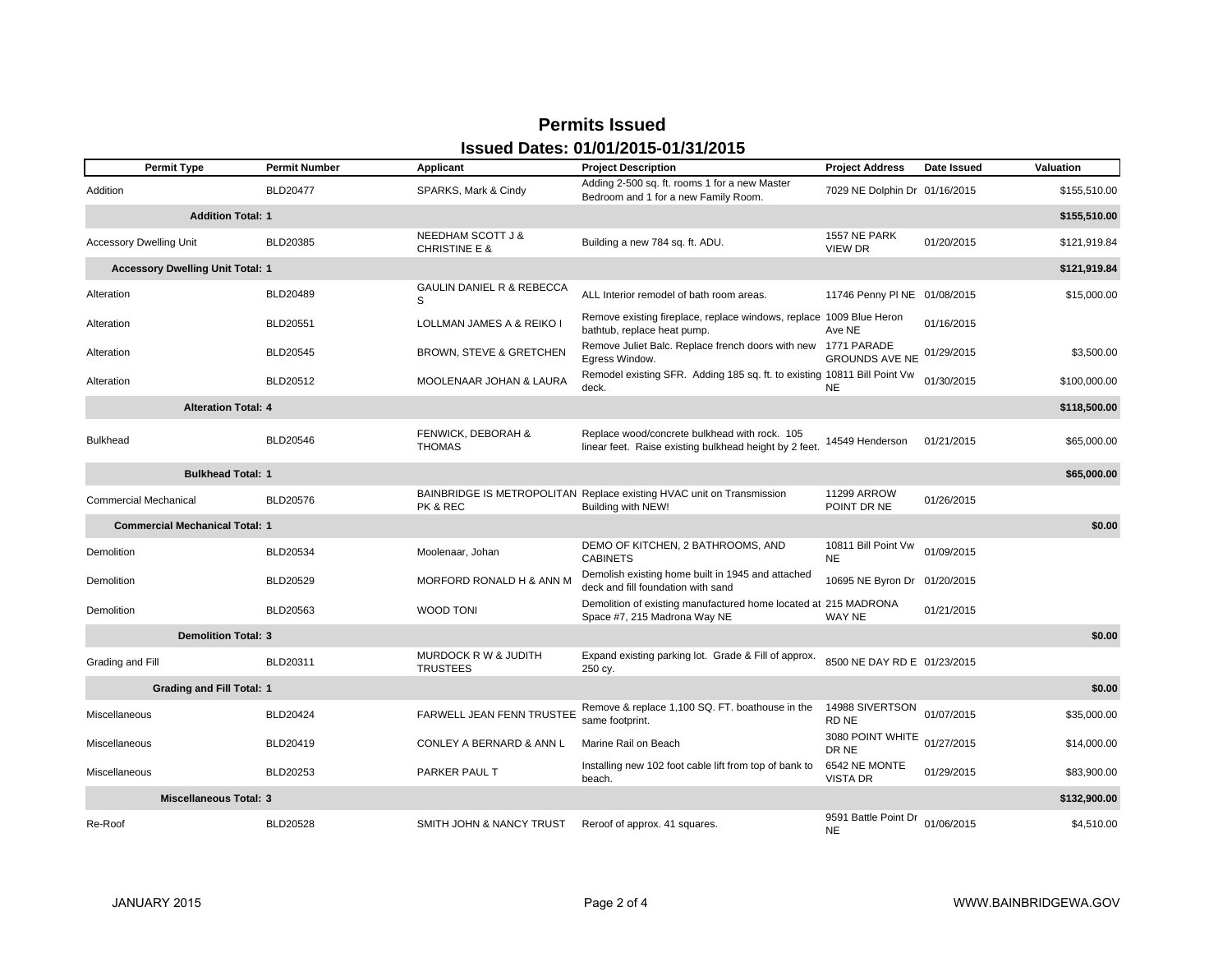| <b>Permit Type</b>                           | <b>Permit Number</b> | Applicant                                           | <b>Project Description</b>                                                                                                                                                                                                                 | <b>Project Address</b>                 | Date Issued | Valuation    |
|----------------------------------------------|----------------------|-----------------------------------------------------|--------------------------------------------------------------------------------------------------------------------------------------------------------------------------------------------------------------------------------------------|----------------------------------------|-------------|--------------|
| Re-Roof                                      | BLD20560             | ULEHLA DEREK J & AMANDA T                           | Reroof of approx. 33 squares for SFR & Garage                                                                                                                                                                                              | 4157 Point White Dr<br><b>NE</b>       | 01/16/2015  | \$3,630.00   |
| Re-Roof                                      | <b>BLD20561</b>      | <b>SEARS NANCY D</b>                                | Reroof of approx. 12 squares.                                                                                                                                                                                                              | 10587 NE<br>Brackenwood Ln             | 01/16/2015  | \$1,320.00   |
| Re-Roof                                      | BLD20566             | SCHEI DARYLE A & CATHERINE<br><b>LM TRUSTEES</b>    | Reroof of approx 30 squares for SFR.                                                                                                                                                                                                       | 10801 Bill Point Vw<br><b>NE</b>       | 01/21/2015  | \$3,300.00   |
| Re-Roof                                      | BLD20540             | <b>HEBNER BRUCE &amp; DIANE</b>                     | Reroof of approx. 56 squares for SFR & garage.                                                                                                                                                                                             | 3011 Pleasant<br>Beach Dr NE           | 01/21/2015  | \$6,160.00   |
| Re-Roof                                      | <b>BLD20578</b>      | <b>EDWARDS THOMAS E &amp;</b><br><b>CATHERINE J</b> | Reroof of approx. 27 squares.                                                                                                                                                                                                              | 10595 Battle Point<br>Dr NE            | 01/27/2015  | \$2,970.00   |
| Re-Roof                                      | BLD20579             | KRAMM WILLIAM W & RUPTIC<br><b>CYNTHIA A</b>        | Reroof of approx. 21                                                                                                                                                                                                                       | 11954 MILLER RD<br><b>NE</b>           | 01/27/2015  | \$2,310.00   |
| Re-Roof                                      | BLD20584             | HINSON PROPERTIES, LLC                              | Reroof of approx 40 squares and new siding.                                                                                                                                                                                                | 9308 NE MIDSHIPS<br>CT                 | 01/29/2015  | \$4,400.00   |
| <b>Re-Roof Total: 8</b>                      |                      |                                                     |                                                                                                                                                                                                                                            |                                        |             | \$28,600.00  |
| Revision to an Issued Permit                 | BLD20428REV-1        | FOSTER ARNOLD & SIDNEY                              | Moved SFR Location on Lot. Separated SFR &<br>Garage, garage is NOW Detached.                                                                                                                                                              | <b>14564 NE WILD</b><br><b>SWAN LN</b> | 01/05/2015  | \$318,068.90 |
| Revision to an Issued Permit                 | BLD18855REV-1        | <b>TASHA &amp; JORGE FLOREZ</b>                     | New SFR. Old address was 10230 NE Beachcrest<br>Dr., New addresses are 10370 & 10374 NE<br>Beachcrest Dr. 1934 sq. ft. 1st floor, 2183 sq. ft.<br>2nd floor, 880 sq. ft. garage, 373 sq. ft. covered<br>patio, and 36 sq. ft. covered deck | 10374 NE BEACH<br><b>CREST DR</b>      | 01/08/2015  |              |
| Revision to an Issued Permit                 | BLD18801REV-4        | PBPBS LLC                                           | Revision of fire sprinkler vault.                                                                                                                                                                                                          | <b>UNKNOWN</b>                         | 01/16/2015  |              |
| <b>Revision to an Issued Permit Total: 3</b> |                      |                                                     |                                                                                                                                                                                                                                            |                                        |             | \$318,068.90 |
| <b>Residential Mechanical</b>                | <b>BLD20527</b>      | FORBES. CLEO L                                      | Installing new 125 gallon LP Tank for the New LP<br>Fireplace.                                                                                                                                                                             | 1720 NE Preston St 01/02/2015          |             |              |
| <b>Residential Mechanical</b>                | BLD20404             | HUGGINS MICHAEL & GRAVES<br><b>ROBERT B</b>         | Installing new Furnace/Heat Pump System.                                                                                                                                                                                                   | 12069 VIEWCREST<br>PL NE               | 01/15/2015  |              |
| <b>Residential Mechanical</b>                | <b>BLD20544</b>      | <b>CASHIN KATHRYN E</b>                             | Installing new Furanace                                                                                                                                                                                                                    | 8251 NE Beck Rd                        | 01/15/2015  |              |
| <b>Residential Mechanical</b>                | <b>BLD20547</b>      | <b>RAWLINGS, RORY</b>                               | Installing new LP                                                                                                                                                                                                                          | 100 SADIE LN NW<br>SUITE B             | 01/15/2015  |              |
| <b>Residential Mechanical</b>                | <b>BLD20548</b>      | <b>MICHAEL MERCURY A &amp;</b><br>SANDALLAR LLC     | Installing new 100 gallon LP Tank, LP Fireplace and<br>new LP Stove.                                                                                                                                                                       | 6825 NE EAGLE<br><b>HARBOR DR</b>      | 01/16/2015  |              |
| <b>Residential Mechanical</b>                | BLD20580             | RICHARD LOUIS P & ADAMS<br><b>SALLY P</b>           | Remove and Replace existing HVAC - Heat Pump<br>system with new.                                                                                                                                                                           | 688 TIFFANY<br><b>MEADOWS DR NE</b>    | 01/27/2015  |              |
| <b>Residential Mechanical</b>                | BLD20491             | <b>WHITAKER SHIRLEY</b>                             | Remove/Replace existing Furnance                                                                                                                                                                                                           | 751 NE<br><b>BROOKCLIFF LN</b>         | 01/27/2015  |              |
| <b>Residential Mechanical</b>                | BLD20543             | MATTHEE JOHANNES E                                  | Installing a new Boiler!                                                                                                                                                                                                                   | 10001 NE Knight Rd 01/27/2015          |             |              |
| <b>Residential Mechanical</b>                | BLD20344             | DAVIS JONATHAN & KAREN                              | Installing 2 new Ductless Heat Pumps                                                                                                                                                                                                       | 15425 SMOLAND<br>LN NE                 | 01/27/2015  |              |
| <b>Residential Mechanical</b>                | BLD20345             | SANDLER N JOAN                                      | Installing new Heat Pump!                                                                                                                                                                                                                  | 241 Lovell Ave SW 01/27/2015           |             |              |

### **Permits IssuedIssued Dates: 01/01/2015-01/31/2015**